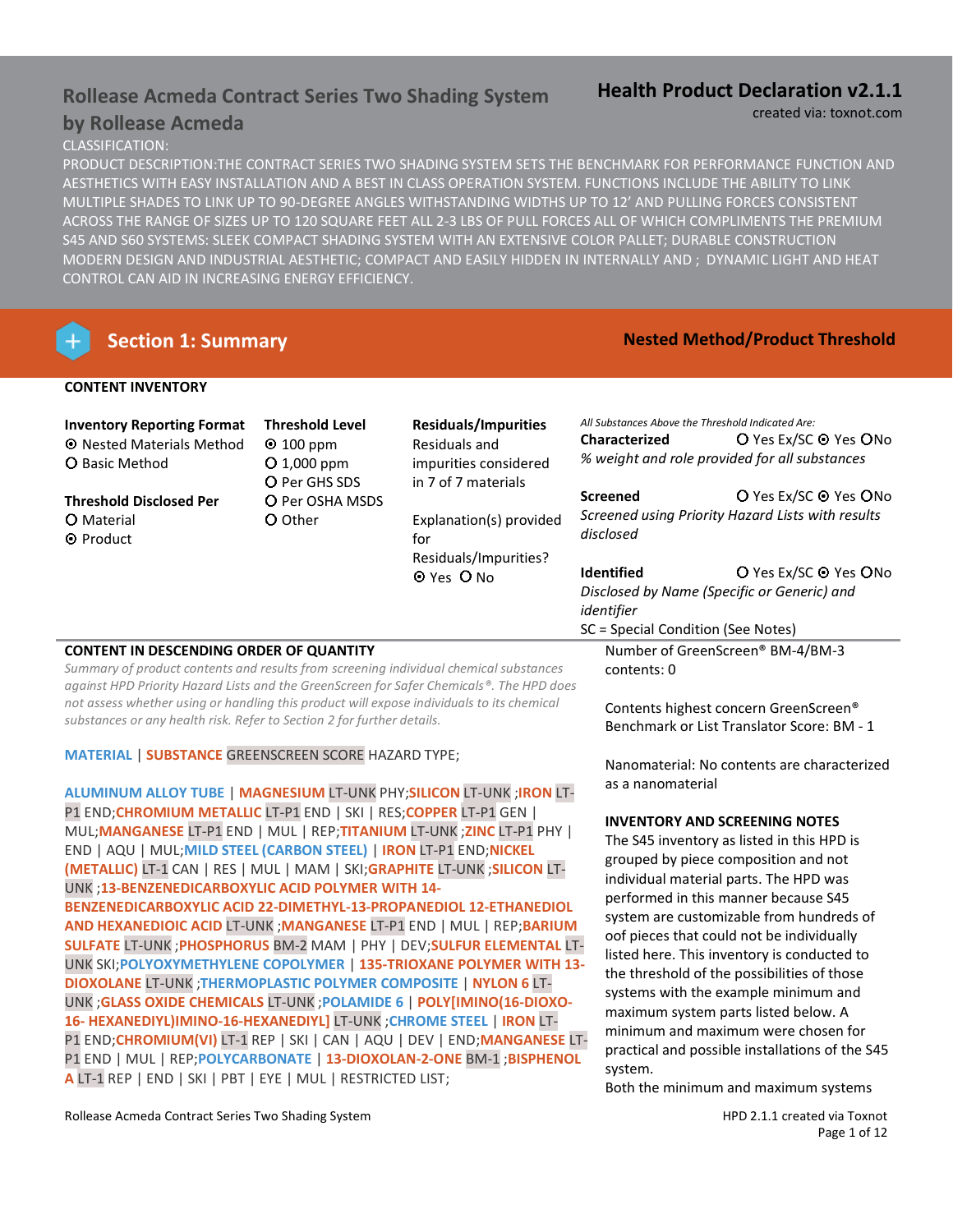include the following parts: chainwinder bracket set idler tube chain easy link drive bearing bracket. Each part listing can have multiple small pieces such as springs and hardware. All pieces were considered for the 100 ppm threshold.

# **VOLATILE ORGANIC COMPOUND (VOC) CONTENT CERTIFICATIONS AND COMPLIANCE** *See Section 3 for additional listings* VOC Content data is not applicable for this product category. VOC emissions: CPDH v1.2 **CONSISTENCY WITH OTHER PROGRAMS** No pre-checks completed or disclosed. Third Party Verified? PREPARER: Self-Prepared SCREENING DATE: **O Yes PUBLISHED DATE: Not published on the HPDC repository PUBLISHED DATE: Not published on the HPDC repository** O No VERIFICATION #: VERIFICATION #: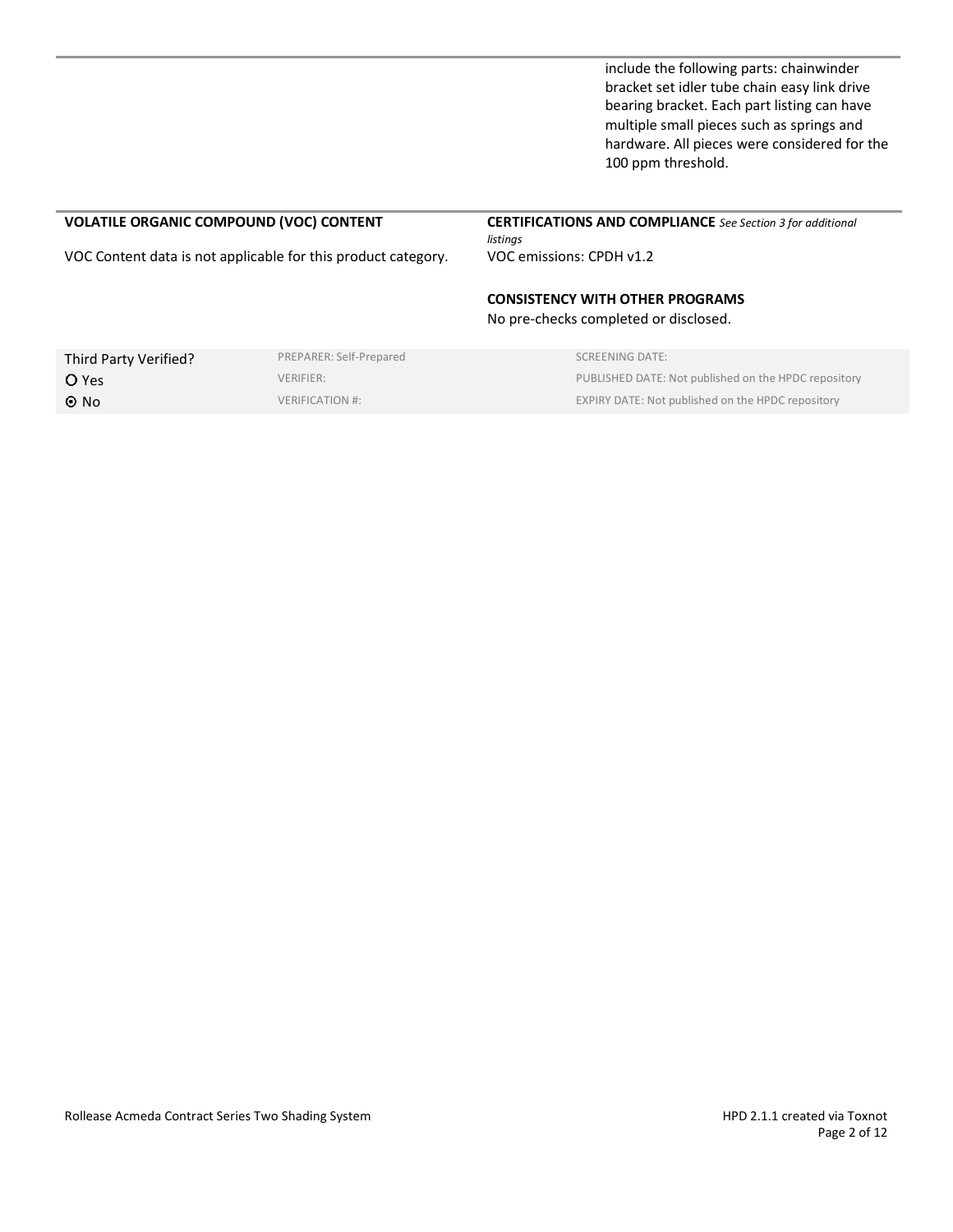*This section lists contents in a product based on specific threshold(s) and reports detailed health information including hazards. This HPD uses the inventory method indicated above, which is one of three possible methods:*

- *Basic Inventory method with Product-level threshold*
- *Nested Material Inventory method with Product-level threshold*
- *Nested Material Inventory method with individual Material-level thresholds*

*Definitions and requirements for the three inventory methods and requirements for each data field can be found in the HPD Open Standard version 2.1.1, available on the HPDC website at:* [www.hpd-collaborative.org/hpd-2-1-1-standard](https://www.hpd-collaborative.org/hpd-2-1-standard)

| <b>ALUMINUM ALLOY TUBE</b>                                                             |                               | $%3.62-93.76$                                   | <b>HPD URL:</b>                                                                                                             |  |  |  |  |  |
|----------------------------------------------------------------------------------------|-------------------------------|-------------------------------------------------|-----------------------------------------------------------------------------------------------------------------------------|--|--|--|--|--|
| <b>MATERIAL THRESHOLD:</b>                                                             |                               | RESIDUALS AND IMPURITIES CONSIDERED: Considered |                                                                                                                             |  |  |  |  |  |
| RESIDUAL/IMPURITIES NOTES: Residuals and impurities screened using the toxnet database |                               |                                                 |                                                                                                                             |  |  |  |  |  |
|                                                                                        |                               |                                                 | OTHER MATERIAL NOTES: No actual tests were performed on the physical materials used for these parts. All residuals and      |  |  |  |  |  |
|                                                                                        |                               |                                                 | impurities are based on the toxnet database and are not a guarantee of presence in the actual material. They are listed for |  |  |  |  |  |
| reference only. This is for Aluminum alloy 6063.                                       |                               |                                                 |                                                                                                                             |  |  |  |  |  |
|                                                                                        |                               |                                                 |                                                                                                                             |  |  |  |  |  |
| <b>MAGNESIUM</b>                                                                       |                               |                                                 | ID: 7439-95-4                                                                                                               |  |  |  |  |  |
| $%:45-90$                                                                              | GS: LT-UNK                    | RC: None<br>NANO: No                            | ROLE: Base metal                                                                                                            |  |  |  |  |  |
| <b>HAZARD TYPE</b>                                                                     | <b>AGENCY AND LIST TITLES</b> | <b>WARNINGS</b>                                 |                                                                                                                             |  |  |  |  |  |
| <b>PHY</b>                                                                             |                               |                                                 |                                                                                                                             |  |  |  |  |  |
|                                                                                        | EU - GHS (H-Statements)       | H <sub>260</sub>                                |                                                                                                                             |  |  |  |  |  |

SUBSTANCE NOTES: Per the PubChem database: COMMERCIAL MAGNESIUM IS ABOUT 99.9% PURE; CHIEF CONTAMINANTS ARE ALUMINUM COPPER IRON MANGANESE NICKEL & SILICON. MAGNESIUM OF HIGH PURITY IS OBTAINED BY DISTILLATION OF IMPURE METAL IN VACUO.

| <b>SILICON</b>                                                                                                                 |                               |                                         |                 | $ID: 7440-21-3$          |
|--------------------------------------------------------------------------------------------------------------------------------|-------------------------------|-----------------------------------------|-----------------|--------------------------|
| $%: 20-40$                                                                                                                     | GS: LT-UNK                    | RC: None                                | NANO: No        | <b>ROLE: Metal alloy</b> |
| <b>HAZARD TYPE</b>                                                                                                             | <b>AGENCY AND LIST TITLES</b> |                                         | <b>WARNINGS</b> |                          |
| None Found                                                                                                                     |                               | No warnings found on HPD Priority Lists |                 |                          |
| SUBSTANCE NOTES: Per the PubChem database: Impurities: Boron aluminum; garium; indium; germanium; tin; phosphorus;             |                               |                                         |                 |                          |
| arsenic; antimony; copper; oxygen; sulfur; iron; tellurium. No actual quantities are listed so the threshold level is unknown. |                               |                                         |                 |                          |

This is not lissted in Quartz.

| <b>IRON</b>        |                                         |          |                               | ID: 7439-89-6     |
|--------------------|-----------------------------------------|----------|-------------------------------|-------------------|
| $\%$ : < 35        | $GS:LT-P1$                              | RC: None | NANO: No                      | ROLE: Metal alloy |
| <b>HAZARD TYPE</b> | AGENCY AND LIST TITLES                  |          | WARNINGS                      |                   |
| <b>END</b>         | TEDX - Potential Endocrine<br>Disruptor |          | Potential Endocrine Disruptor |                   |

SUBSTANCE NOTES: Quartz database reports no known hazardous impurities. PubChem only lists impurities for pig iron and without concentrations: silicon sulfur phosphorus manganese and carbon.

| <b>CHROMIUM METALLIC</b> |                            |          |                               | ID: 7440-47-3     |
|--------------------------|----------------------------|----------|-------------------------------|-------------------|
| $\frac{9}{6}$ : < 10     | $GS:LT-P1$                 | RC: None | NANO: No                      | ROLE: Metal alloy |
| <b>HAZARD TYPE</b>       | AGENCY AND LIST TITLES     |          | WARNINGS                      |                   |
| <b>END</b>               | TEDX - Potential Endocrine |          | Potential Endocrine Disruptor |                   |
|                          | Disruptor                  |          |                               |                   |

Rollease Acmeda Contract Series Two Shading System **HPD 2.1.1 created via Toxnot** HPD 2.1.1 created via Toxnot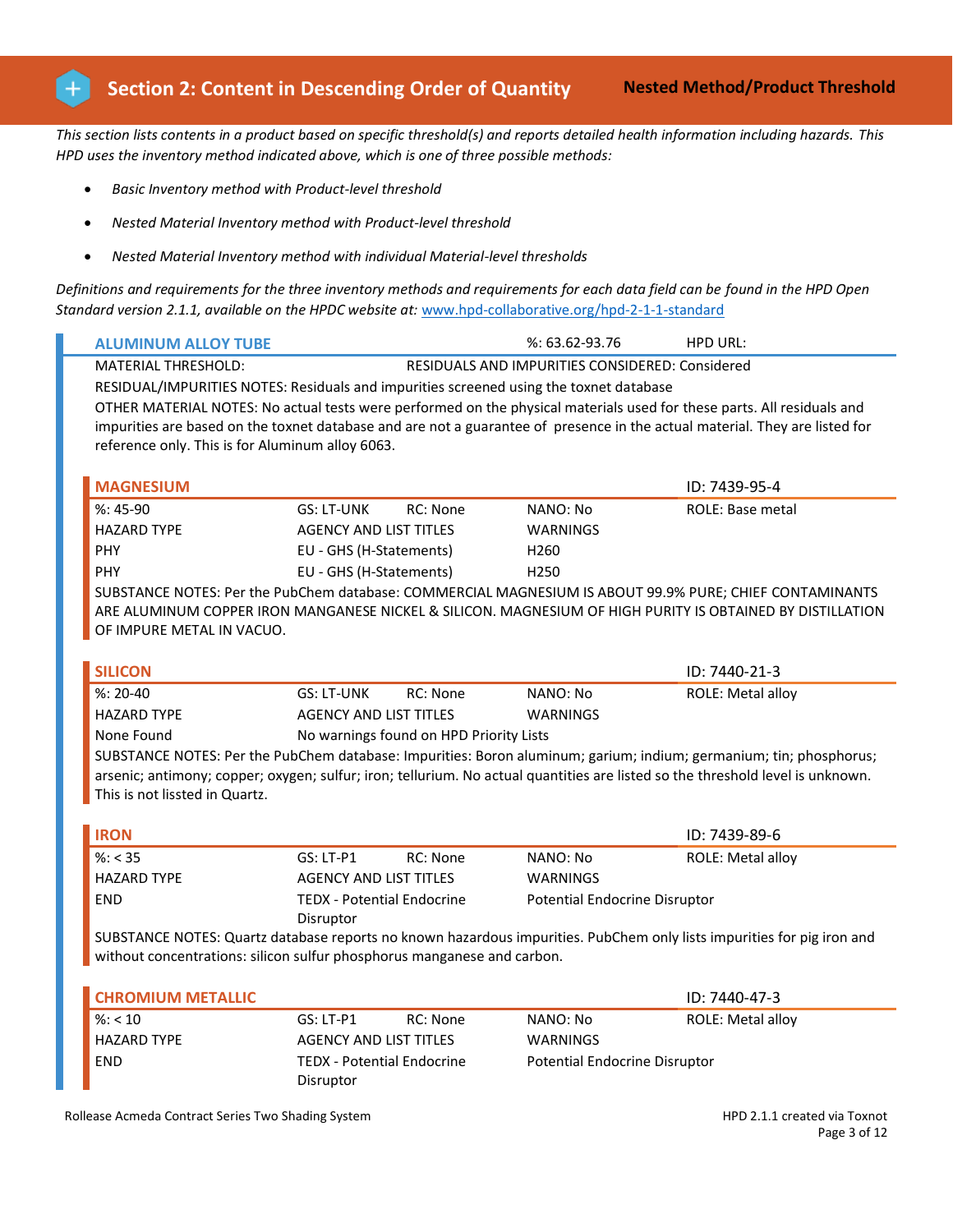| <b>RES</b> | AOEC - Asthmagens | Rs |
|------------|-------------------|----|
| l SKI      | MAK               |    |

| <b>COPPER</b> |                            |          |                 | ID: 7440-50-8     |
|---------------|----------------------------|----------|-----------------|-------------------|
| % < 10        | GS: LT-P1                  | RC: None | NANO: No        | ROLE: Metal alloy |
| HAZARD TYPE   | AGENCY AND LIST TITLES     |          | <b>WARNINGS</b> |                   |
| GEN           | New Zealand - GHS          |          | 6.6A            |                   |
| MUL           | German FEA - Substances    |          |                 |                   |
|               | <b>Hazardous to Waters</b> |          |                 |                   |

SUBSTANCE NOTES: In accordance with the HPD guide on special circumstances: The threshold applied to Residuals and Impurities (R/I) should be the same as the threshold applied to intentionally added substances in terms of level (i.e. 100 ppm 1000 ppm per SDS etc.) and whether applied to each homogenous Material or to the Product as a whole. No impurities are noted at the threshold of 100 ppm.

|              |          |                                                                                                                      | ID: 7439-96-5            |
|--------------|----------|----------------------------------------------------------------------------------------------------------------------|--------------------------|
| $GS: LT- P1$ | RC: None | NANO: No                                                                                                             | <b>ROLE: Metal alloy</b> |
|              |          | <b>WARNINGS</b>                                                                                                      |                          |
|              |          | Potential Endocrine Disruptor                                                                                        |                          |
| Disruptor    |          |                                                                                                                      |                          |
|              |          |                                                                                                                      |                          |
|              |          |                                                                                                                      |                          |
| Japan - GHS  |          | Reproductive toxicity Category 1B                                                                                    |                          |
|              |          | <b>AGENCY AND LIST TITLES</b><br><b>TEDX - Potential Endocrine</b><br>German FEA - Substances<br>Hazardous to Waters |                          |

SUBSTANCE NOTES: In accordance with the HPD guide on special circumstances: The threshold applied to Residuals and Impurities (R/I) should be the same as the threshold applied to intentionally added substances in terms of level (i.e. 100 ppm 1000 ppm per SDS etc.) and whether applied to each homogenous Material or to the Product as a whole. No impurities are noted at the threshold of 100 ppm.

| I TITANIUM         |                                         |          |          | ID: 7440-32-6     |
|--------------------|-----------------------------------------|----------|----------|-------------------|
| $\frac{8}{5}$ < 10 | GS: LT-UNK                              | RC: None | NANO: No | ROLE: Metal alloy |
| <b>HAZARD TYPE</b> | AGENCY AND LIST TITLES                  |          | WARNINGS |                   |
| None Found         | No warnings found on HPD Priority Lists |          |          |                   |

SUBSTANCE NOTES: In accordance with the HPD guide on special circumstances: The threshold applied to Residuals and Impurities (R/I) should be the same as the threshold applied to intentionally added substances in terms of level (i.e. 100 ppm 1000 ppm per SDS etc.) and whether applied to each homogenous Material or to the Product as a whole. No impurities are noted at the threshold of 100 ppm.

| <b>ZINC</b>        |                                   |                 |                               | ID: 7440-66-6            |
|--------------------|-----------------------------------|-----------------|-------------------------------|--------------------------|
| $\%$ : < 10        | $GS: LT-P1$                       | <b>RC: None</b> | NANO: No                      | <b>ROLE: Metal alloy</b> |
| <b>HAZARD TYPE</b> | <b>AGENCY AND LIST TITLES</b>     |                 | <b>WARNINGS</b>               |                          |
| AQU                | EU - GHS (H-Statements)           |                 | H410                          |                          |
| AQU                | EU - GHS (H-Statements)           |                 | H400                          |                          |
| <b>END</b>         | <b>TEDX - Potential Endocrine</b> |                 | Potential Endocrine Disruptor |                          |
|                    | Disruptor                         |                 |                               |                          |
| MUL                | German FEA - Substances           |                 | 2                             |                          |
|                    | <b>Hazardous to Waters</b>        |                 |                               |                          |
| <b>PHY</b>         | EU - GHS (H-Statements)           |                 | H <sub>260</sub>              |                          |
| <b>PHY</b>         | EU - GHS (H-Statements)           |                 | H <sub>250</sub>              |                          |

Rollease Acmeda Contract Series Two Shading System **HPD 2.1.1 created via Toxnot** HPD 2.1.1 created via Toxnot

Page 4 of 12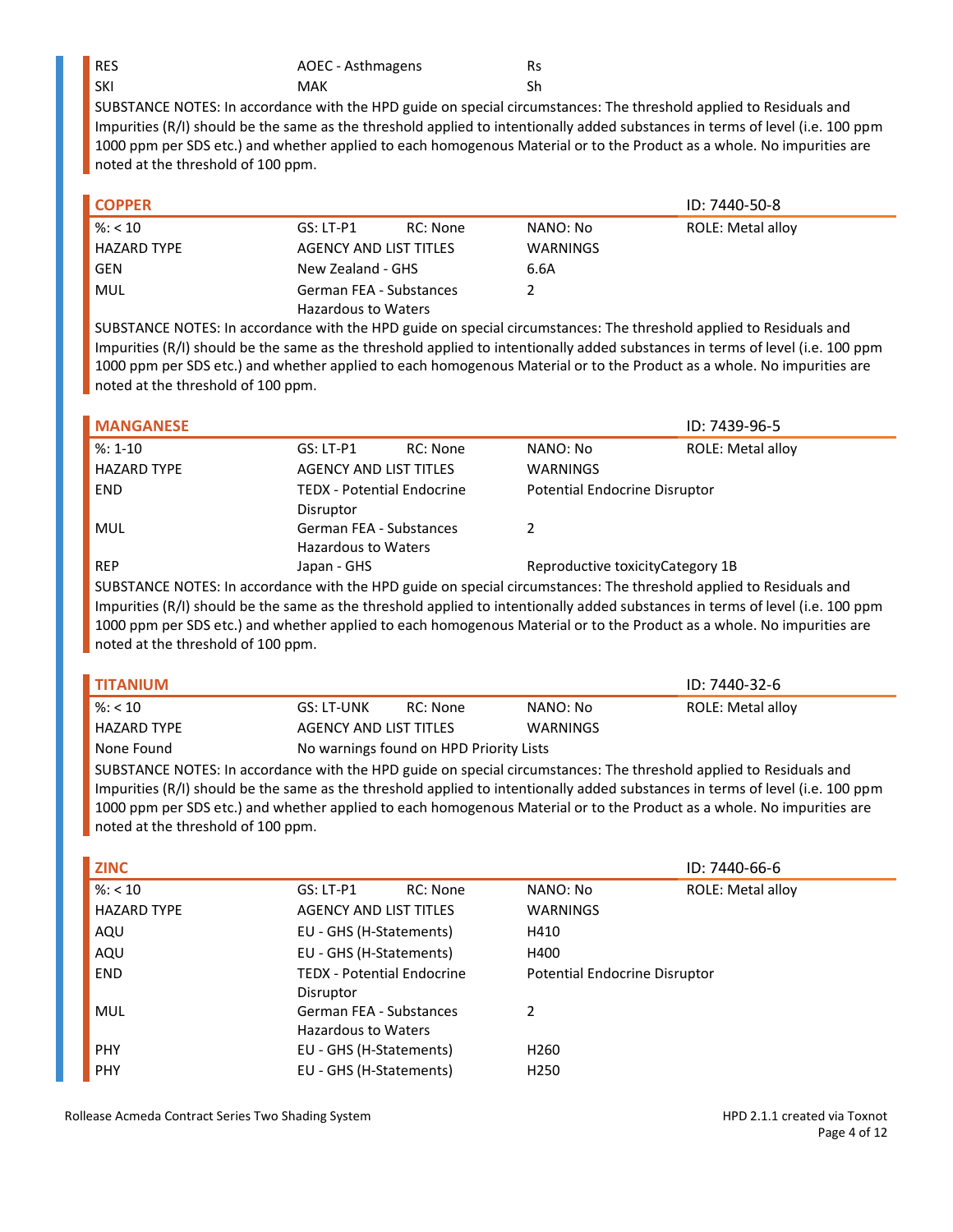|  | <b>MILD STEEL (CARBON STEEL)</b> |
|--|----------------------------------|
|--|----------------------------------|

%: 20.68-24.04 **HPD URL:** 

MATERIAL THRESHOLD: RESIDUALS AND IMPURITIES CONSIDERED: Considered RESIDUAL/IMPURITIES NOTES: Residuals and impurities screened using the toxnet database OTHER MATERIAL NOTES: The chemical composition of steel is from averaging several sourcess including the Quartz database. No actuaal tests were performed on the actual materials used for these parts. All residuals and impurities are based on the toxnet database and are not a guarantee of presence in the actual material. They are listed for reference only.

| l IRON      |                        |                            |          | ID: 7439-89-6                        |
|-------------|------------------------|----------------------------|----------|--------------------------------------|
| %: 98       | $GS: LT- P1$           | RC: None                   | NANO: No | ROLE: Base Metal                     |
| HAZARD TYPE | AGENCY AND LIST TITLES |                            | WARNINGS |                                      |
| <b>END</b>  |                        | TEDX - Potential Endocrine |          | <b>Potential Endocrine Disruptor</b> |
|             | Disruptor              |                            |          |                                      |

SUBSTANCE NOTES: Quartz database reports no known hazardous impurities. PubChem only lists impurities for pig iron and without concentrations: silicon sulfur phosphorus manganese and carbon.

| <b>NICKEL (METALLIC)</b> |                                |                 |                  | ID: 7440-02-0                                                                                                          |
|--------------------------|--------------------------------|-----------------|------------------|------------------------------------------------------------------------------------------------------------------------|
| $%: 0.01 - 0.66$         | $GS: LT-1$                     | <b>RC: None</b> | NANO: No         | <b>ROLE: Plating metal</b>                                                                                             |
| <b>HAZARD TYPE</b>       | <b>AGENCY AND LIST TITLES</b>  |                 | <b>WARNINGS</b>  |                                                                                                                        |
| <b>CAN</b>               | CA EPA - Prop 65               |                 | cancer           |                                                                                                                        |
| CAN                      | <b>EU - Annex VI CMRs</b>      |                 | Carc. 2          |                                                                                                                        |
| CAN                      | EU - GHS (H-Statements)        |                 | H351             |                                                                                                                        |
| <b>CAN</b>               | <b>IARC</b>                    |                 |                  |                                                                                                                        |
| <b>CAN</b>               | <b>IARC</b>                    |                 | 2B               |                                                                                                                        |
| <b>CAN</b>               | <b>MAK</b>                     |                 | Carc. 1          |                                                                                                                        |
| <b>CAN</b>               | US NIH - Report on Carcinogens |                 |                  | Reasonably Anticipated to be Human Carcinogen                                                                          |
| <b>CAN</b>               | US NIH - Report on Carcinogens |                 | Known Carcinogen |                                                                                                                        |
| <b>MAM</b>               | EU - GHS (H-Statements)        |                 | H372             |                                                                                                                        |
| <b>MUL</b>               | German FEA - Substances        |                 | 2                |                                                                                                                        |
|                          | Hazardous to Waters            |                 |                  |                                                                                                                        |
| <b>RES</b>               | AOEC - Asthmagens              |                 | <b>Rs</b>        |                                                                                                                        |
| <b>RES</b>               | <b>MAK</b>                     |                 | Sah              |                                                                                                                        |
| SKI                      | EU - GHS (H-Statements)        |                 | H317             |                                                                                                                        |
|                          |                                |                 |                  | CUBCTANCE NOTEC, Baseled BulcOlean detailed of Canadian Martial and the Country OO EQUATION and accepted to the famour |

SUBSTANCE NOTES: Per the PubChem database: Commercial nickel metal is more than 99.5% pure and may be in the form of square plates powder briquets pellets ingots disks or shot.

| I GRAPHITE                                                                                                         |                        |                                         |          | ID: 7440-44-0       |
|--------------------------------------------------------------------------------------------------------------------|------------------------|-----------------------------------------|----------|---------------------|
| $%: 0.25 - 0.29$                                                                                                   | GS: LT-UNK             | RC: None                                | NANO: No | ROLE: Alloy element |
| <b>HAZARD TYPE</b>                                                                                                 | AGENCY AND LIST TITLES |                                         | WARNINGS |                     |
| None Found                                                                                                         |                        | No warnings found on HPD Priority Lists |          |                     |
| SUBSTANCE NOTES: In accordance with the HPD guide on special circumstances: The threshold applied to Residuals and |                        |                                         |          |                     |

Impurities (R/I) should be the same as the threshold applied to intentionally added substances in terms of level (i.e. 100 ppm 1000 ppm per SDS etc.) and whether applied to each homogenous Material or to the Product as a whole. No impurities are noted at the threshold of 100 ppm.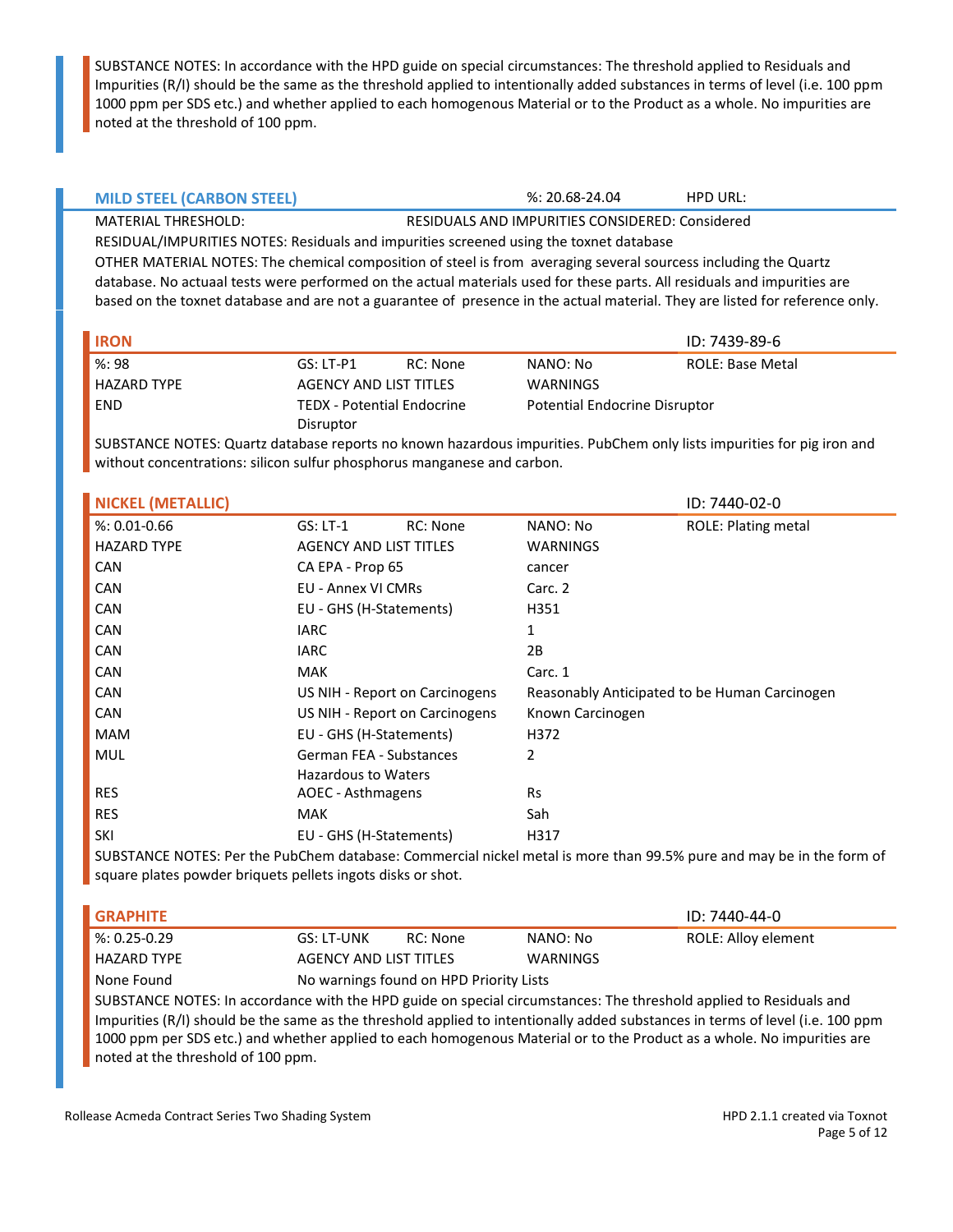| <b>SILICON</b>     |                                         |          | ID: 7440-21-3       |
|--------------------|-----------------------------------------|----------|---------------------|
| $\%$ : 0.28        | GS: LT-UNK<br>RC: None                  | NANO: No | ROLE: Alloy element |
| <b>HAZARD TYPE</b> | AGENCY AND LIST TITLES                  | WARNINGS |                     |
| None Found         | No warnings found on HPD Priority Lists |          |                     |

#### **13-BENZENEDICARBOXYLIC ACID POLYMER WITH 14-BENZENEDICARBOXYLIC ACID 22-DIMETHYL-13-PROPANEDIOL 12-ETHANEDIOL AND HEXANEDIOIC ACID** ID: 40471-09-8

| $\frac{8}{2}$ %: < 0.216 | GS: LT-UNK             | RC: UNK                                 | NANO: No | ROLE: Binder |
|--------------------------|------------------------|-----------------------------------------|----------|--------------|
| <b>HAZARD TYPE</b>       | AGENCY AND LIST TITLES |                                         | WARNINGS |              |
| None Found               |                        | No warnings found on HPD Priority Lists |          |              |

SUBSTANCE NOTES: In accordance with the HPD guide on special circumstances: The threshold applied to Residuals and Impurities (R/I) should be the same as the threshold applied to intentionally added substances in terms of level (i.e. 100 ppm 1000 ppm per SDS etc.) and whether applied to each homogenous Material or to the Product as a whole. No impurities are noted at the threshold of 100 ppm.

| <b>MANGANESE</b>   |                                   |          |                                      | ID: 7439-96-5       |
|--------------------|-----------------------------------|----------|--------------------------------------|---------------------|
| %: 0.1             | $GS: LT- P1$                      | RC: None | NANO: No                             | ROLE: Alloy element |
| <b>HAZARD TYPE</b> | <b>AGENCY AND LIST TITLES</b>     |          | <b>WARNINGS</b>                      |                     |
| END.               | <b>TEDX - Potential Endocrine</b> |          | <b>Potential Endocrine Disruptor</b> |                     |
|                    | Disruptor                         |          |                                      |                     |
| MUL                | German FEA - Substances           |          | Ͻ.                                   |                     |
|                    | <b>Hazardous to Waters</b>        |          |                                      |                     |
| <b>REP</b>         | Japan - GHS                       |          | Reproductive toxicity Category 1B    |                     |

SUBSTANCE NOTES: In accordance with the HPD guide on special circumstances: The threshold applied to Residuals and Impurities (R/I) should be the same as the threshold applied to intentionally added substances in terms of level (i.e. 100 ppm 1000 ppm per SDS etc.) and whether applied to each homogenous Material or to the Product as a whole. No impurities are noted at the threshold of 100 ppm.

| I BARIUM SULFATE                                                                                                          |                        |                                         |          | ID: 7727-43-7 |
|---------------------------------------------------------------------------------------------------------------------------|------------------------|-----------------------------------------|----------|---------------|
| $\frac{1}{2}$ %: < 0.083                                                                                                  | GS: LT-UNK             | RC: UNK                                 | NANO: No | ROLE: Filler  |
| <b>HAZARD TYPE</b>                                                                                                        | AGENCY AND LIST TITLES |                                         | WARNINGS |               |
| None Found                                                                                                                |                        | No warnings found on HPD Priority Lists |          |               |
| <b>CURCTANCE MOTEC</b> , to accordance with the HBB with an accord discussion of the threshold control to Bactilizate and |                        |                                         |          |               |

SUBSTANCE NOTES: In accordance with the HPD guide on special circumstances: The threshold applied to Residuals and Impurities (R/I) should be the same as the threshold applied to intentionally added substances in terms of level (i.e. 100 ppm 1000 ppm per SDS etc.) and whether applied to each homogenous Material or to the Product as a whole. No impurities are noted at the threshold of 100 ppm.

| <b>PHOSPHORUS</b>  |                               |                                       |                                       | ID: 7723-14-0              |
|--------------------|-------------------------------|---------------------------------------|---------------------------------------|----------------------------|
| $%: 0.04 - 0.06$   | $GS: BM-2$                    | RC: None                              | NANO: No                              | <b>ROLE: Alloy element</b> |
| <b>HAZARD TYPE</b> | <b>AGENCY AND LIST TITLES</b> |                                       | <b>WARNINGS</b>                       |                            |
| <b>DEV</b>         |                               | <b>G&amp;L</b> - Neurotoxic Chemicals | Neurotoxicity                         |                            |
| <b>MAM</b>         | US EPA - EPCRA Extremely      |                                       | <b>Extremely Hazardous Substances</b> |                            |
|                    | <b>Hazardous Substances</b>   |                                       |                                       |                            |
| <b>PHY</b>         | EU - GHS (H-Statements)       |                                       | H <sub>228</sub>                      |                            |
|                    |                               |                                       |                                       |                            |

SUBSTANCE NOTES: In accordance with the HPD guide on special circumstances: The threshold applied to Residuals and Impurities (R/I) should be the same as the threshold applied to intentionally added substances in terms of level (i.e. 100 ppm 1000 ppm per SDS etc.) and whether applied to each homogenous Material or to the Product as a whole. No impurities are noted at the threshold of 100 ppm.

Rollease Acmeda Contract Series Two Shading System **HPD 2.1.1 created via Toxnot** HPD 2.1.1 created via Toxnot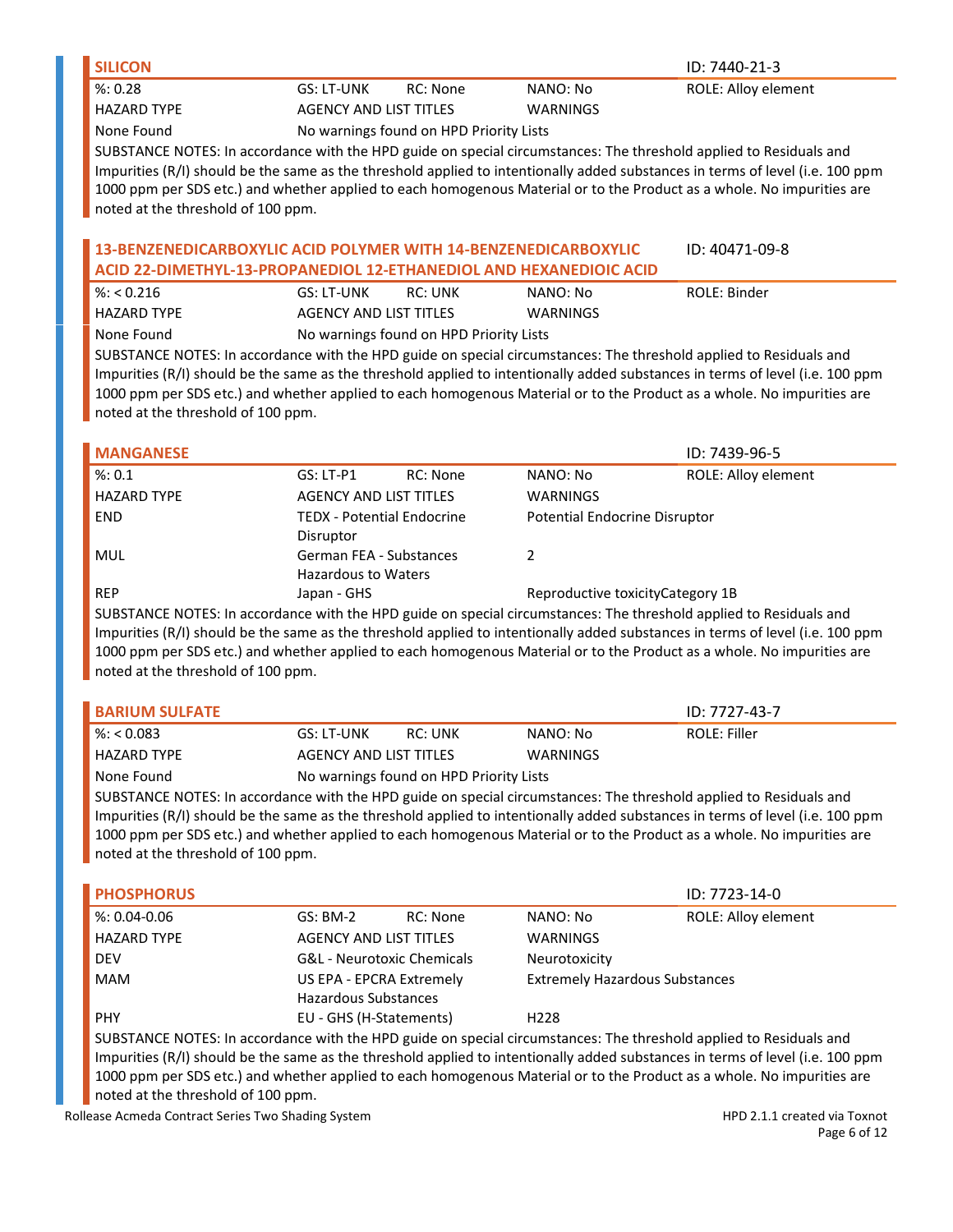| <b>SULFUR ELEMENTAL</b>                                                                |                               |          |                                                 | ID: 7704-34-9                                                                                                                                                                                                                                            |
|----------------------------------------------------------------------------------------|-------------------------------|----------|-------------------------------------------------|----------------------------------------------------------------------------------------------------------------------------------------------------------------------------------------------------------------------------------------------------------|
| %: 0.05                                                                                | GS: LT-UNK                    | RC: None | NANO: No                                        | ROLE: Alloy element                                                                                                                                                                                                                                      |
| <b>HAZARD TYPE</b>                                                                     | <b>AGENCY AND LIST TITLES</b> |          | <b>WARNINGS</b>                                 |                                                                                                                                                                                                                                                          |
| SKI                                                                                    | EU - GHS (H-Statements)       |          | H315                                            |                                                                                                                                                                                                                                                          |
| noted at the threshold of 100 ppm.                                                     |                               |          |                                                 | Impurities (R/I) should be the same as the threshold applied to intentionally added substances in terms of level (i.e. 100 ppm<br>1000 ppm per SDS etc.) and whether applied to each homogenous Material or to the Product as a whole. No impurities are |
| <b>POLYOXYMETHYLENE COPOLYMER</b>                                                      |                               |          | $%: 6.8 - 7.27$                                 | <b>HPD URL:</b>                                                                                                                                                                                                                                          |
| <b>MATERIAL THRESHOLD:</b>                                                             |                               |          | RESIDUALS AND IMPURITIES CONSIDERED: Considered |                                                                                                                                                                                                                                                          |
| RESIDUAL/IMPURITIES NOTES: Residuals and impurities screened using the toxnet database |                               |          |                                                 |                                                                                                                                                                                                                                                          |
|                                                                                        |                               |          |                                                 | OTHER MATERIAL NOTES: No actual tests were performed on the physical materials used for these parts. All residuals and                                                                                                                                   |
|                                                                                        |                               |          |                                                 | impurities are based on the toxnet database and are not a guarantee of presence in the actual material. They are listed for                                                                                                                              |

| 135-TRIOXANE POLYMER WITH 13-DIOXOLANE |                                         |          |          | ID: 24969-26-4                                                                                                                                                                                                                      |
|----------------------------------------|-----------------------------------------|----------|----------|-------------------------------------------------------------------------------------------------------------------------------------------------------------------------------------------------------------------------------------|
| $\blacksquare$ %: 97-99.99             | GS: LT-UNK                              | RC: None | NANO: No | ROLE: Polymer                                                                                                                                                                                                                       |
| HAZARD TYPE                            | AGENCY AND LIST TITLES                  |          | WARNINGS |                                                                                                                                                                                                                                     |
| None Found                             | No warnings found on HPD Priority Lists |          |          |                                                                                                                                                                                                                                     |
|                                        |                                         |          |          | <b>CURCE MOTEO IS A SECOND AT A SECOND ASSESSMENT OF A SECOND AND A SECOND ASSESSMENT OF A SECOND AND A SECOND ASSESSMENT OF A SECOND AND A SECOND ASSESSMENT OF A SECOND ASSESSMENT OF A SECOND ASSESSMENT OF A SECOND ASSESSM</b> |

reference only.

SUBSTANCE NOTES: In accordance with the HPD guide on special circumstances: The threshold applied to Residuals and Impurities (R/I) should be the same as the threshold applied to intentionally added substances in terms of level (i.e. 100 ppm 1000 ppm per SDS etc.) and whether applied to each homogenous Material or to the Product as a whole. No impurities are noted at the threshold of 100 ppm.

| <b>THERMOPLASTIC POLYMER COMPOSITE</b>                                                 |                               |                                         | $\%: 1.21 - 5.19$                               | HPD URL:                                                                                                                                                                                                                                                                                                                                                                                |  |
|----------------------------------------------------------------------------------------|-------------------------------|-----------------------------------------|-------------------------------------------------|-----------------------------------------------------------------------------------------------------------------------------------------------------------------------------------------------------------------------------------------------------------------------------------------------------------------------------------------------------------------------------------------|--|
| <b>MATERIAL THRESHOLD:</b>                                                             |                               |                                         | RESIDUALS AND IMPURITIES CONSIDERED: Considered |                                                                                                                                                                                                                                                                                                                                                                                         |  |
| RESIDUAL/IMPURITIES NOTES: Residuals and impurities screened using the toxnet database |                               |                                         |                                                 |                                                                                                                                                                                                                                                                                                                                                                                         |  |
|                                                                                        |                               |                                         |                                                 | OTHER MATERIAL NOTES: No actual tests were performed on the physical materials used for these parts. All residuals and<br>impurities are based on the toxnet database and are not a guarantee of presence in the actual material. They are listed for<br>reference only. This inventory is based on a generic specification. The manufacturer would not release their actual inventory. |  |
| NYLON <sub>6</sub>                                                                     |                               |                                         |                                                 | ID: 25038-54-4                                                                                                                                                                                                                                                                                                                                                                          |  |
|                                                                                        |                               |                                         |                                                 |                                                                                                                                                                                                                                                                                                                                                                                         |  |
| $%: 30-70$                                                                             | GS: LT-UNK                    | RC: None                                | NANO: No                                        | ROLE: Main polymer                                                                                                                                                                                                                                                                                                                                                                      |  |
| <b>HAZARD TYPE</b>                                                                     | <b>AGENCY AND LIST TITLES</b> |                                         | WARNINGS                                        |                                                                                                                                                                                                                                                                                                                                                                                         |  |
| None Found                                                                             |                               | No warnings found on HPD Priority Lists |                                                 |                                                                                                                                                                                                                                                                                                                                                                                         |  |

1000 ppm per SDS etc.) and whether applied to each homogenous Material or to the Product as a whole. No impurities are noted at the threshold of 100 ppm.

| <b>GLASS OXIDE CHEMICALS</b>                                                                                                  |                        |                                         |          | ID: 65997-17-3   |
|-------------------------------------------------------------------------------------------------------------------------------|------------------------|-----------------------------------------|----------|------------------|
| $\frac{9}{6}$ : < 30                                                                                                          | GS: LT-UNK             | RC: None                                | NANO: No | ROLE: Reinforcer |
| HAZARD TYPE                                                                                                                   | AGENCY AND LIST TITLES |                                         | WARNINGS |                  |
| None Found                                                                                                                    |                        | No warnings found on HPD Priority Lists |          |                  |
| CUBCTANCE NOTEC, he associated a control that UBB and also are adopted alternative and the thready also had the Basidnaha and |                        |                                         |          |                  |

Rollease Acmeda Contract Series Two Shading System **HPD 2.1.1 created via Toxnot** HPD 2.1.1 created via Toxnot SUBSTANCE NOTES: In accordance with the HPD guide on special circumstances: The threshold applied to Residuals and Impurities (R/I) should be the same as the threshold applied to intentionally added substances in terms of level (i.e. 100 ppm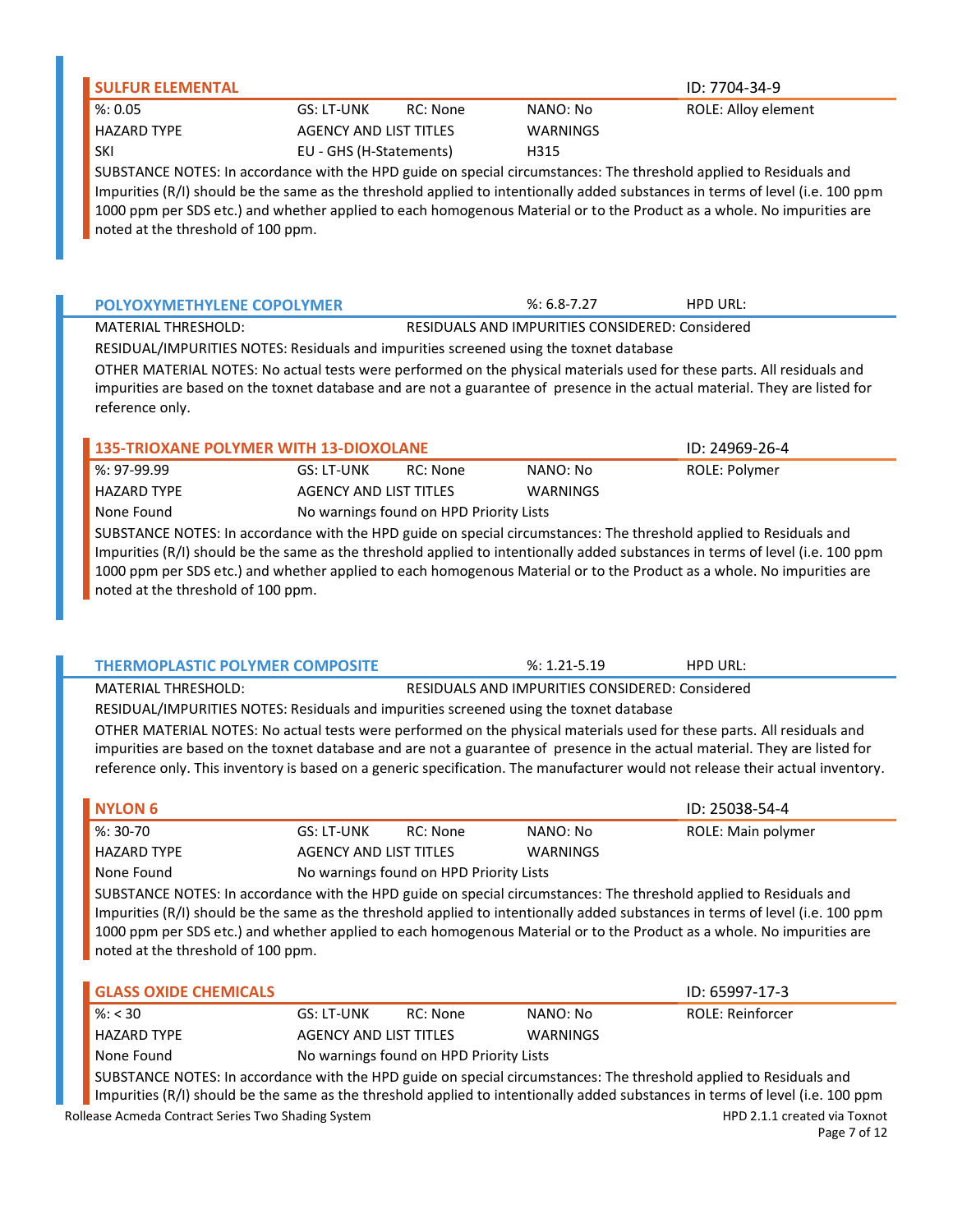1000 ppm per SDS etc.) and whether applied to each homogenous Material or to the Product as a whole. No impurities are noted at the threshold of 100 ppm.

| <b>POLAMIDE 6</b>                         |                                                                                                                                                                                                                                                                                                                                                                                 | $%: 3.34 - 4.86$                                       | <b>HPD URL:</b>                            |
|-------------------------------------------|---------------------------------------------------------------------------------------------------------------------------------------------------------------------------------------------------------------------------------------------------------------------------------------------------------------------------------------------------------------------------------|--------------------------------------------------------|--------------------------------------------|
| <b>MATERIAL THRESHOLD:</b>                |                                                                                                                                                                                                                                                                                                                                                                                 | RESIDUALS AND IMPURITIES CONSIDERED: Considered        |                                            |
|                                           | RESIDUAL/IMPURITIES NOTES: Residuals and impurities screened using the toxnet database                                                                                                                                                                                                                                                                                          |                                                        |                                            |
| are noted at the threshold of 100 ppm.    | OTHER MATERIAL NOTES: In accordance with the HPD guide on special circumstances: The threshold applied to Residuals<br>and Impurities (R/I) should be the same as the threshold applied to intentionally added substances in terms of level (i.e. 100<br>ppm 1000 ppm per SDS etc.) and whether applied to each homogenous Material or to the Product as a whole. No impurities |                                                        |                                            |
|                                           | POLY[IMINO(16-DIOXO-16- HEXANEDIYL)IMINO-16-HEXANEDIYL]                                                                                                                                                                                                                                                                                                                         |                                                        | ID: 32131-17-2                             |
| %:100                                     | GS: LT-UNK<br><b>RC: UNK</b>                                                                                                                                                                                                                                                                                                                                                    | NANO: No                                               | ROLE: Polymer                              |
| <b>HAZARD TYPE</b>                        | <b>AGENCY AND LIST TITLES</b>                                                                                                                                                                                                                                                                                                                                                   | <b>WARNINGS</b>                                        |                                            |
| None Found                                | No warnings found on HPD Priority Lists                                                                                                                                                                                                                                                                                                                                         |                                                        |                                            |
| noted at the threshold of 100 ppm.        | SUBSTANCE NOTES: In accordance with the HPD guide on special circumstances: The threshold applied to Residuals and<br>Impurities (R/I) should be the same as the threshold applied to intentionally added substances in terms of level (i.e. 100 ppm<br>1000 ppm per SDS etc.) and whether applied to each homogenous Material or to the Product as a whole. No impurities are  |                                                        |                                            |
|                                           |                                                                                                                                                                                                                                                                                                                                                                                 |                                                        |                                            |
| <b>CHROME STEEL</b>                       |                                                                                                                                                                                                                                                                                                                                                                                 | $%: 1-1.8$                                             | <b>HPD URL:</b>                            |
| <b>MATERIAL THRESHOLD:</b>                |                                                                                                                                                                                                                                                                                                                                                                                 | <b>RESIDUALS AND IMPURITIES CONSIDERED: Considered</b> |                                            |
|                                           | RESIDUAL/IMPURITIES NOTES: Residuals and impurities screened using the toxnet database                                                                                                                                                                                                                                                                                          |                                                        |                                            |
|                                           | OTHER MATERIAL NOTES: The chemical composition for chrome steel is from ANSI standard 14400. The actual parts were not                                                                                                                                                                                                                                                          |                                                        |                                            |
|                                           | tested. In addition all residual and impurity data is from peer reviewed journal articles and scientific data. Residuals and                                                                                                                                                                                                                                                    |                                                        |                                            |
| impurities are listed for reference only. |                                                                                                                                                                                                                                                                                                                                                                                 |                                                        |                                            |
| <b>IRON</b>                               |                                                                                                                                                                                                                                                                                                                                                                                 |                                                        | ID: 7439-89-6                              |
| %: 96.785-97.77                           | <b>GS: LT-P1</b><br>RC: None                                                                                                                                                                                                                                                                                                                                                    | NANO: No                                               | ROLE: Base metal                           |
| <b>HAZARD TYPE</b>                        | <b>AGENCY AND LIST TITLES</b>                                                                                                                                                                                                                                                                                                                                                   | <b>WARNINGS</b>                                        |                                            |
| <b>END</b>                                | <b>TEDX - Potential Endocrine</b>                                                                                                                                                                                                                                                                                                                                               | Potential Endocrine Disruptor                          |                                            |
|                                           | Disruptor                                                                                                                                                                                                                                                                                                                                                                       |                                                        |                                            |
|                                           | SUBSTANCE NOTES: Quartz database reports no known hazardous impurities. PubChem only lists impurities for pig iron and<br>without concentrations: silicon sulfur phosphorus manganese and carbon.                                                                                                                                                                               |                                                        |                                            |
|                                           |                                                                                                                                                                                                                                                                                                                                                                                 |                                                        |                                            |
| <b>CHROMIUM(VI)</b>                       |                                                                                                                                                                                                                                                                                                                                                                                 |                                                        | ID: 18540-29-9                             |
| $%: 0.8-1$                                | GS: LT-1<br>RC: None                                                                                                                                                                                                                                                                                                                                                            | NANO: No                                               | <b>ROLE: Alloy element</b>                 |
| <b>HAZARD TYPE</b>                        | <b>AGENCY AND LIST TITLES</b>                                                                                                                                                                                                                                                                                                                                                   | WARNINGS                                               |                                            |
| AQU                                       | EU - GHS (H-Statements)                                                                                                                                                                                                                                                                                                                                                         | H400                                                   |                                            |
| AQU                                       | EU - GHS (H-Statements)                                                                                                                                                                                                                                                                                                                                                         | H410                                                   |                                            |
| CAN                                       | CA EPA - Prop 65                                                                                                                                                                                                                                                                                                                                                                | cancer                                                 |                                            |
| CAN                                       | <b>EU - Annex VI CMRs</b>                                                                                                                                                                                                                                                                                                                                                       | Carc. 1B                                               |                                            |
| CAN                                       | EU - GHS (H-Statements)                                                                                                                                                                                                                                                                                                                                                         | H350i                                                  |                                            |
| CAN                                       | EU - REACH Annex XVII CMRs                                                                                                                                                                                                                                                                                                                                                      | 3.1)/category 2 (Table 3.2)                            | Entry 28 - Carcinogens: category 1B (Table |
| CAN                                       | <b>IARC</b>                                                                                                                                                                                                                                                                                                                                                                     | $\mathbf{1}$                                           |                                            |
| CAN                                       | MAK                                                                                                                                                                                                                                                                                                                                                                             | Carc. 1                                                |                                            |

Rollease Acmeda Contract Series Two Shading System **HPD 2.1.1** created via Toxnot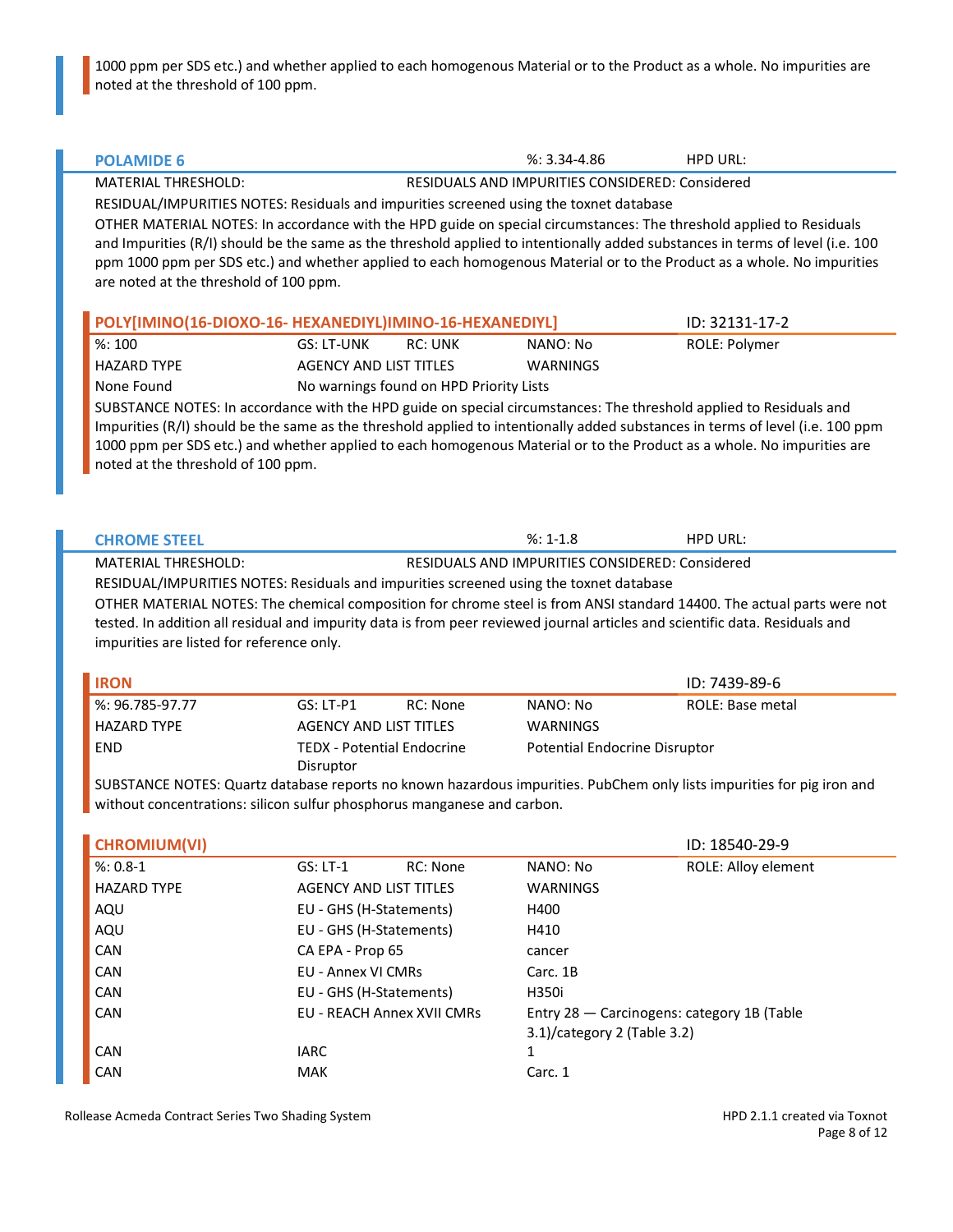| CAN        | US CDC - Occupational<br>Carcinogens           | Occupational Carcinogen       |
|------------|------------------------------------------------|-------------------------------|
| <b>CAN</b> | US EPA - IRIS Carcinogens                      | A (Human carcinogen)          |
| <b>CAN</b> | US EPA - IRIS Carcinogens                      | Known/likely human carcinogen |
| <b>CAN</b> | US NIH - Report on Carcinogens                 | Known Carcinogen              |
| <b>DEV</b> | CA EPA - Prop 65                               | developmental                 |
| <b>END</b> | <b>TEDX - Potential Endocrine</b><br>Disruptor | Potential Endocrine Disruptor |
| <b>REP</b> | CA EPA - Prop 65                               | male                          |
| <b>REP</b> | CA EPA - Prop 65                               | female                        |
| <b>SKI</b> | EU - GHS (H-Statements)                        | H317                          |

| <b>MANGANESE</b>                                                                                                   |                                                |          |                                   | ID: 7439-96-5                                                                                                                  |
|--------------------------------------------------------------------------------------------------------------------|------------------------------------------------|----------|-----------------------------------|--------------------------------------------------------------------------------------------------------------------------------|
| $%: 0.75-1$                                                                                                        | $GS: LT-P1$                                    | RC: None | NANO: No                          | ROLE: Alloy element                                                                                                            |
| <b>HAZARD TYPE</b>                                                                                                 | <b>AGENCY AND LIST TITLES</b>                  |          | <b>WARNINGS</b>                   |                                                                                                                                |
| END.                                                                                                               | <b>TEDX - Potential Endocrine</b><br>Disruptor |          | Potential Endocrine Disruptor     |                                                                                                                                |
| <b>MUL</b>                                                                                                         | German FEA - Substances<br>Hazardous to Waters |          | $\mathcal{P}$                     |                                                                                                                                |
| <b>REP</b>                                                                                                         | Japan - GHS                                    |          | Reproductive toxicity Category 1B |                                                                                                                                |
| SUBSTANCE NOTES: In accordance with the HPD guide on special circumstances: The threshold applied to Residuals and |                                                |          |                                   | Impurities (R/I) should be the same as the threshold applied to intentionally added substances in terms of level (i.e. 100 ppm |

Impurities (R/I) should be the same as the threshold applied to intentionally added substances in terms of level (i.e. 100 ppm 1000 ppm per SDS etc.) and whether applied to each homogenous Material or to the Product as a whole. No impurities are noted at the threshold of 100 ppm.

| <b>POLYCARBONATE</b>                                                                   |                                                                                                                        |                                                 | $%: 0.66 - 0.76$ | HPD URL:                                                                                                                    |  |  |
|----------------------------------------------------------------------------------------|------------------------------------------------------------------------------------------------------------------------|-------------------------------------------------|------------------|-----------------------------------------------------------------------------------------------------------------------------|--|--|
| <b>MATERIAL THRESHOLD:</b>                                                             |                                                                                                                        | RESIDUALS AND IMPURITIES CONSIDERED: Considered |                  |                                                                                                                             |  |  |
| RESIDUAL/IMPURITIES NOTES: Residuals and impurities screened using the toxnet database |                                                                                                                        |                                                 |                  |                                                                                                                             |  |  |
|                                                                                        | OTHER MATERIAL NOTES: No actual tests were performed on the physical materials used for these parts. All residuals and |                                                 |                  |                                                                                                                             |  |  |
| reference only.                                                                        |                                                                                                                        |                                                 |                  | impurities are based on the toxnet database and are not a guarantee of presence in the actual material. They are listed for |  |  |
| 13-DIOXOLAN-2-ONE                                                                      |                                                                                                                        |                                                 |                  | $ID: 96-49-1$                                                                                                               |  |  |
| $\frac{9}{6}$ : < 75                                                                   | $GS:$ BM-1                                                                                                             | RC: None                                        | NANO: No         | ROIF: Binding agent                                                                                                         |  |  |

| %: $< 75$                                                                                                                      | $GS: BM-1$                    | RC: None                                | NANO: No        | ROLE: Binding agent |
|--------------------------------------------------------------------------------------------------------------------------------|-------------------------------|-----------------------------------------|-----------------|---------------------|
| <b>HAZARD TYPE</b>                                                                                                             | <b>AGENCY AND LIST TITLES</b> |                                         | <b>WARNINGS</b> |                     |
| None Found                                                                                                                     |                               | No warnings found on HPD Priority Lists |                 |                     |
| SUBSTANCE NOTES: In accordance with the HPD guide on special circumstances: The threshold applied to Residuals and             |                               |                                         |                 |                     |
| Impurities (R/I) should be the same as the threshold applied to intentionally added substances in terms of level (i.e. 100 ppm |                               |                                         |                 |                     |
| 1000 ppm per SDS etc.) and whether applied to each homogenous Material or to the Product as a whole. No impurities are         |                               |                                         |                 |                     |
| noted at the threshold of 100 ppm.                                                                                             |                               |                                         |                 |                     |

| <b>BISPHENOL A</b>    |                        |                                    |          | $ID: 80-05-7$ |
|-----------------------|------------------------|------------------------------------|----------|---------------|
| $\frac{\ }{}$ %: < 75 | $GS: LT-1$             | RC: None                           | NANO: No | ROLE: Polymer |
| <b>HAZARD TYPE</b>    | AGENCY AND LIST TITLES |                                    | WARNINGS |               |
| END                   |                        | EU - Priority Endocrine Disrupters |          |               |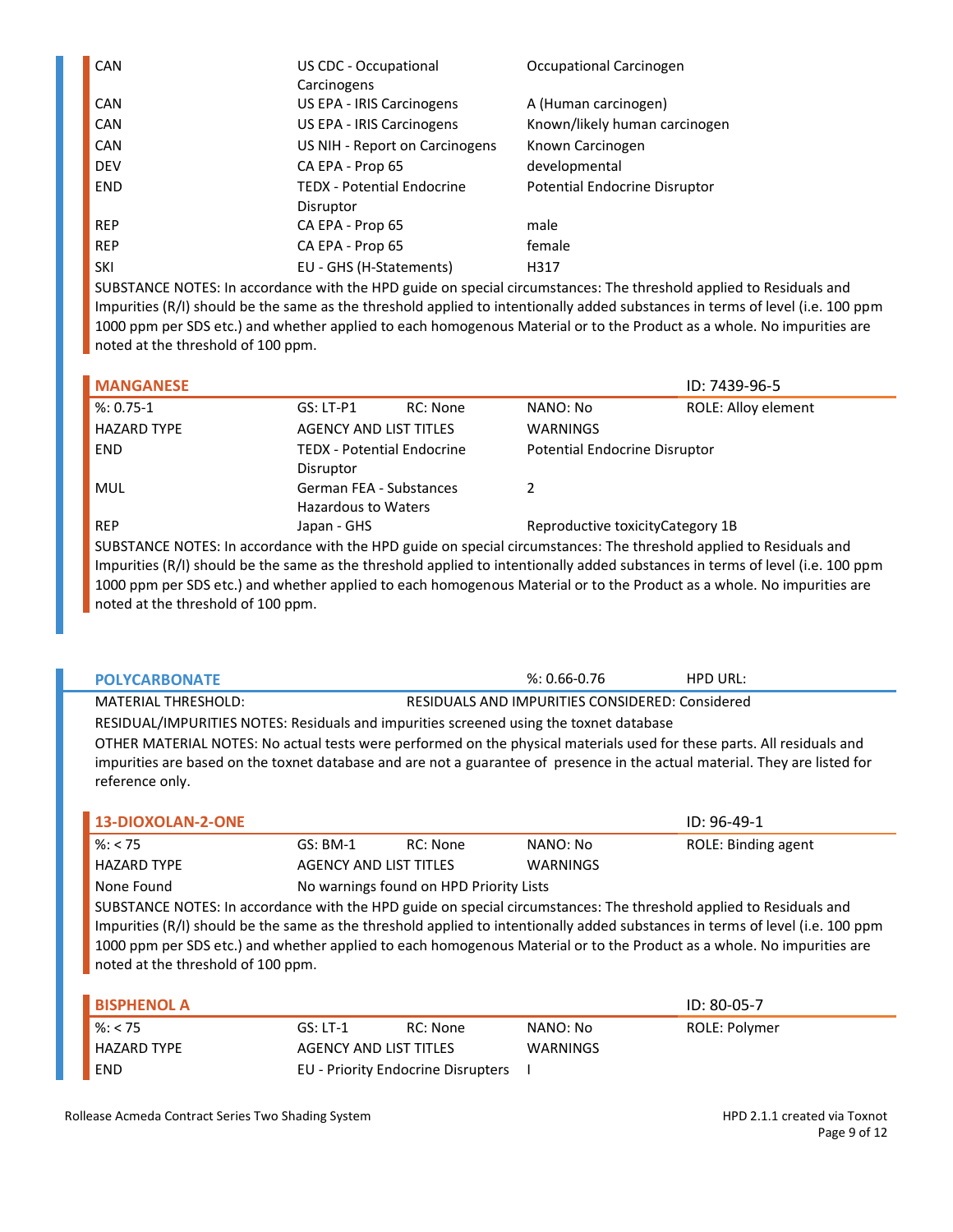| <b>END</b>             | TEDX - Potential Endocrine<br>Disruptor             | Potential Endocrine Disruptor                                                                                                                                                         |
|------------------------|-----------------------------------------------------|---------------------------------------------------------------------------------------------------------------------------------------------------------------------------------------|
| EYE                    | EU - GHS (H-Statements)                             | H318                                                                                                                                                                                  |
| <b>MUL</b>             | ChemSec - SIN List                                  | Bisphenol A is classified as being toxic to reproduction<br>and has been identified as an SVHC due to its endocrine<br>disrupting properties for human health and the<br>environment. |
| <b>MUL</b>             | German FEA - Substances<br>Hazardous to Waters      | 3                                                                                                                                                                                     |
| <b>PBT</b>             | OSPAR - Priority PBTs & EDs &<br>equivalent concern | PBT - substance of possible concern (Part B)                                                                                                                                          |
| <b>REP</b>             | CA EPA - Prop 65                                    | female                                                                                                                                                                                |
| <b>REP</b>             | <b>EU - Annex VI CMRs</b>                           | Repr. 1B                                                                                                                                                                              |
| <b>REP</b>             | EU - GHS (H-Statements)                             | <b>H360F</b>                                                                                                                                                                          |
| <b>REP</b>             | Japan - GHS                                         | Reproductive toxicity Category 1B                                                                                                                                                     |
| <b>RESTRICTED LIST</b> | US EPA - PPT Chemical Action<br>Plans               | EPA Chemical of Concern - Action Plan published                                                                                                                                       |
| SKI                    | EU - GHS (H-Statements)                             | H317                                                                                                                                                                                  |
| SKI                    | <b>MAK</b>                                          | <b>SP</b>                                                                                                                                                                             |

# **Section 3: Certifications and Compliance**

This section lists applicable certification and standards compliance information for VOC emissions and VOC content. Other types of health or environmental performance testing or certifications completed for the product may be provided.

| <b>VOC EMISSIONS</b>               | CPDHv1.2                                     |
|------------------------------------|----------------------------------------------|
| CERTIFYING PARTY: Rollease Acmedaa | <b>ISSUE DATE:</b>                           |
| EXPIRY DATE: None                  | <b>CERTIFIER OR LAB: Berkeley Analytical</b> |

APPLICABLE FACILITIES: This is not a facility specific certification.

CERTIFICATE URL:

CERTIFICATE AND COMPLIANCE NOTES: Supplier Declaration of Conformity and Claim of Low VOC Content S45 Chain Control Roller Shade Series and CF90 Fascia system components

The voc assessment for the vocs off gassed by the system components S45 Chain Control Roller Shade Series and CF90 Fascia system components referred to for the test as Kit 3 distributed by Rollease Acmeda was tested by Berkley Analytical in test report number 1135-002-03A-Mar2119

Standard Method for the Testing and Evaluation of Volatile Organic Chemical Emissions from Indoor Sources Using Environmental Chambers Version 1.2 was performed with the intent of determining the state of compliance of the materials for USGBC LEED v4 MR credit for Low Emitting Materials. A complete listing of all system components included in the tested system products Kit 3: S45 Chain Control Roller Shade Series and CF90 Fascia system components are detailed in Table 1. All calculations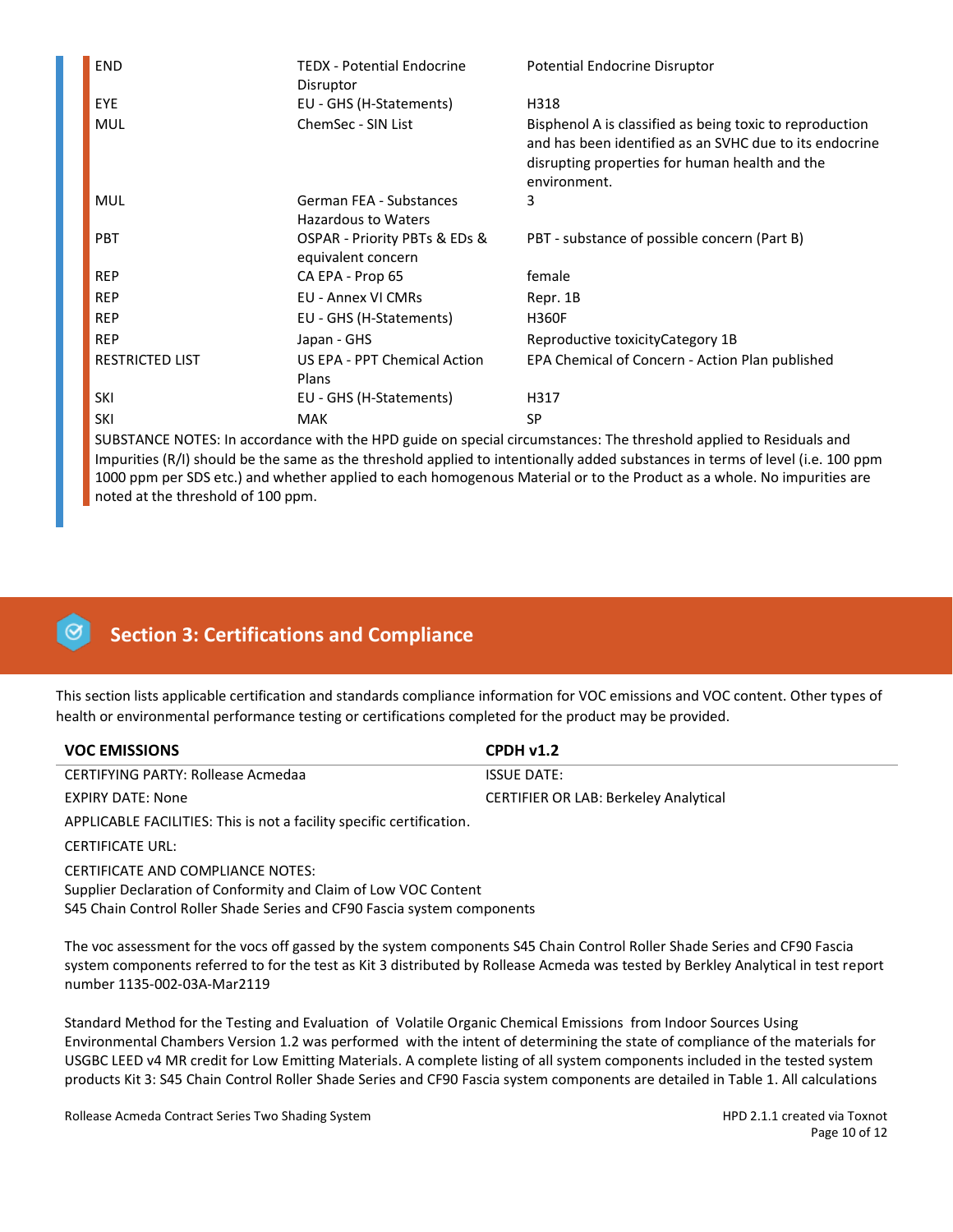and assumptions are based on the model data that is for predicted voc concentration in air in 30.6 m3 of an indoor environment. For purposes of the report and subsequent calculations it is referred to Private Office (30.6 m3).

In accordance with the Standard Method for the Testing and Evaluation of Volatile Organic Chemical Emissions from Indoor Sources Using Environmental Chambers Version 1.2 as prepared by the California Department of Public Health dated January 2017 Section 8.7.1.5

"A range of product models brands and/or styles with varying characteristics may be grouped together for testing purposes if the products can be expected to have virtually the same performance during testing and use. A test group shall only include models which are made using the same production methods and are comprised of the same product ingredients (formulation). The test sample shall be selected from the model in the group that can be expected to give the worst results for the test taking into consideration special attributes materials methods of manufacturing suppliers etc." (2)

This allows for the full line of system components distributed by Rollease Acmeda to be listed in Table 1. An excerpt from the full reports by Berkeley Analytical number 1135-002-03A-Mar2119 are included as evidence of the full system tested.



# **Section 4: Accessories**

This section lists related products or materials that the manufacturer requires or recommends for installation (such as adhesives or fasteners), maintenance, cleaning, or operations. For information relating to the contents of these related products, refer to their applicable Health Product Declarations, if available.

No accessories are required for this product

# **Section 5: General Notes**

This HPD includes all the system parts for the S45 system. accessories for this system are the shade fabrics by Textstlye by Rollease Acmeda. Those textiles are listed in the accessory section of this HPD. Any electronic components in this system are below the 10% threshold and are completely encased. As per the special instructions per HPD they are not included in this inventory. Electronic components may or may not be present in the installed system.